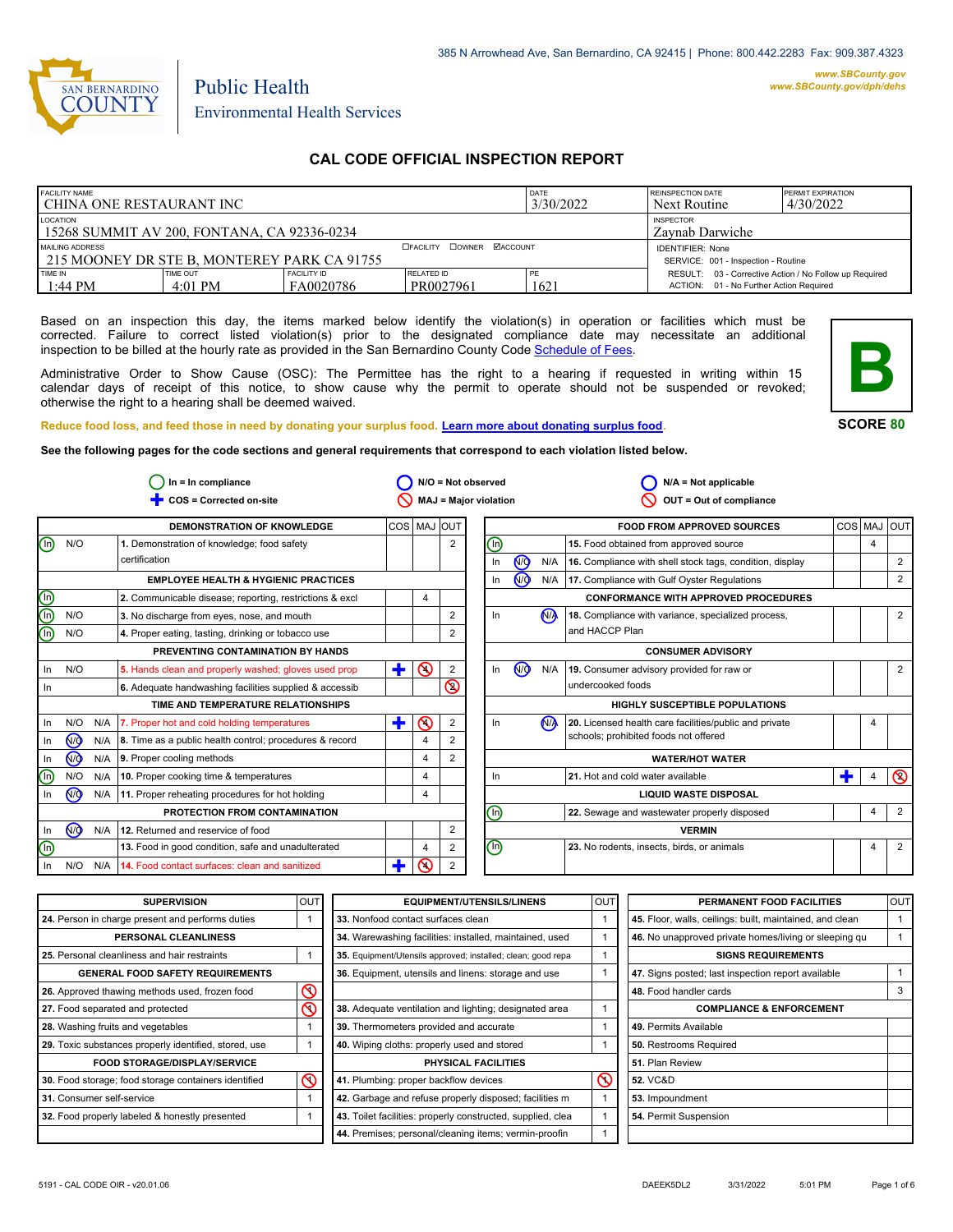

| <b>FACILITY NAME</b>                                                                                                                                                                                                                                                                                                                              | CHINA ONE RESTAURANT INC                                                                                        |                                                                                                                                                                                                                                                                                                                                                                                                                                                                                                                                                                                                                                                                                                                                                                                               | DATE<br>3/30/2022                   |              |  |
|---------------------------------------------------------------------------------------------------------------------------------------------------------------------------------------------------------------------------------------------------------------------------------------------------------------------------------------------------|-----------------------------------------------------------------------------------------------------------------|-----------------------------------------------------------------------------------------------------------------------------------------------------------------------------------------------------------------------------------------------------------------------------------------------------------------------------------------------------------------------------------------------------------------------------------------------------------------------------------------------------------------------------------------------------------------------------------------------------------------------------------------------------------------------------------------------------------------------------------------------------------------------------------------------|-------------------------------------|--------------|--|
| LOCATION                                                                                                                                                                                                                                                                                                                                          | 15268 SUMMIT AV 200, FONTANA, CA 92336-0234                                                                     |                                                                                                                                                                                                                                                                                                                                                                                                                                                                                                                                                                                                                                                                                                                                                                                               | <b>INSPECTOR</b><br>Zaynab Darwiche |              |  |
|                                                                                                                                                                                                                                                                                                                                                   |                                                                                                                 | <b>5. HANDS CLEAN AND PROPERLY WASHED; GLOVES USED PROPERLY</b>                                                                                                                                                                                                                                                                                                                                                                                                                                                                                                                                                                                                                                                                                                                               | Z۱                                  | <b>MAJOR</b> |  |
| <b>POINTS</b>                                                                                                                                                                                                                                                                                                                                     | Compliance date not specified<br><b>Complied on 3/30/2022</b><br>Violation Reference -                          | Inspector Comments: Observed one (1) employee remove their gloves after contact with food and proceed<br>to don new gloves without washing their hands prior to handling food.                                                                                                                                                                                                                                                                                                                                                                                                                                                                                                                                                                                                                |                                     |              |  |
| Employees are required to wash hands before preparing food or after engaging in other activities. Employees<br>are required to wash hands prior to donning gloves.<br>Corrected on site: Operator educated employee(s) to ensure hands are washed before donning gloves.<br>Employee then washed their hands before donning a new pair of gloves. |                                                                                                                 |                                                                                                                                                                                                                                                                                                                                                                                                                                                                                                                                                                                                                                                                                                                                                                                               |                                     |              |  |
|                                                                                                                                                                                                                                                                                                                                                   |                                                                                                                 |                                                                                                                                                                                                                                                                                                                                                                                                                                                                                                                                                                                                                                                                                                                                                                                               |                                     |              |  |
|                                                                                                                                                                                                                                                                                                                                                   | 113953.3, 113953.4, 113961, 113968, 113973 (b-f))                                                               | Violation Description: Employees are required to wash their hands: before beginning work; before handling food / equipment / utensils; as often as<br>necessary, during food preparation, to remove soil and contamination; when switching from working with raw to ready to eat foods, after touching body parts;<br>after using toilet room; or any time when contamination may occur. Gloves shall be worn if an employee has cuts, wounds, fake nails, nail polish, and/or<br>rashes. Gloves are to be used for no more than one task. Employees are not to wrap or package leftover food using bare hands or unclean utensils. Hand<br>sanitizers may be used after proper hand washing. Employees handling food must have fingernails that are trimmed, cleanable, and smooth. (113952, |                                     |              |  |
| More Information: https://youtu.be/NznA3hglcss                                                                                                                                                                                                                                                                                                    |                                                                                                                 |                                                                                                                                                                                                                                                                                                                                                                                                                                                                                                                                                                                                                                                                                                                                                                                               |                                     |              |  |
|                                                                                                                                                                                                                                                                                                                                                   |                                                                                                                 | 7. PROPER HOT AND COLD HOLDING TEMPERATURES                                                                                                                                                                                                                                                                                                                                                                                                                                                                                                                                                                                                                                                                                                                                                   | Z١                                  | <b>MAJOR</b> |  |
| <b>POINTS</b>                                                                                                                                                                                                                                                                                                                                     | Compliance date not specified<br>Complied on 3/30/2022<br>Violation Reference - HSC -<br>113996, 113998, 114037 | Inspector Comments: 1) Observed one (1) container of raw sprouts above the cold holding unit at the cook's<br>line to be measuring at 53.5 F. Upon questioning, operator stated that the food item was placed there twenty<br>minutes prior to inspection.                                                                                                                                                                                                                                                                                                                                                                                                                                                                                                                                    |                                     |              |  |

Corrected on site: Operator moved the food item inside the cold holding unit.

2) Observed one (1) container of crab inside the cold holding refrigerator unit adjacent to the handwashing and food preparation sink to be measuring at 51.7F. Per manager, the crab was placed around thirty minutes prior to inspection.

Corrected on site: Operator moved the food item inside the upright freezer unit.

3) Observed one(1) container of raw chicken inside the cold holding refrigerator unit adjacent to the handwashing and food preparation sink to be measuring at 44.5. Upon questioning, operator stated that chicken was placed in there twenty minutes prior to inspection.

Corrected on site: Operator moved the food item inside the walk-in refrigerator unit.

4) Observed one (1) tray of raw shell eggs inside the walk-in refrigerator unit measuring at 50.5. Upon questioning, operator stated that the eggs were placed inside the unit one(1) hour prior to inspection.

Ensure all potentially hazardous food is held at 41F or below for cold holding.

**Violation Description:** Potentially hazardous foods shall be held at or below 41F or at or above 135F. (113996, 113998, 114037, 114343(a))

**More Information: <https://youtu.be/RI6w5DtEs7w>**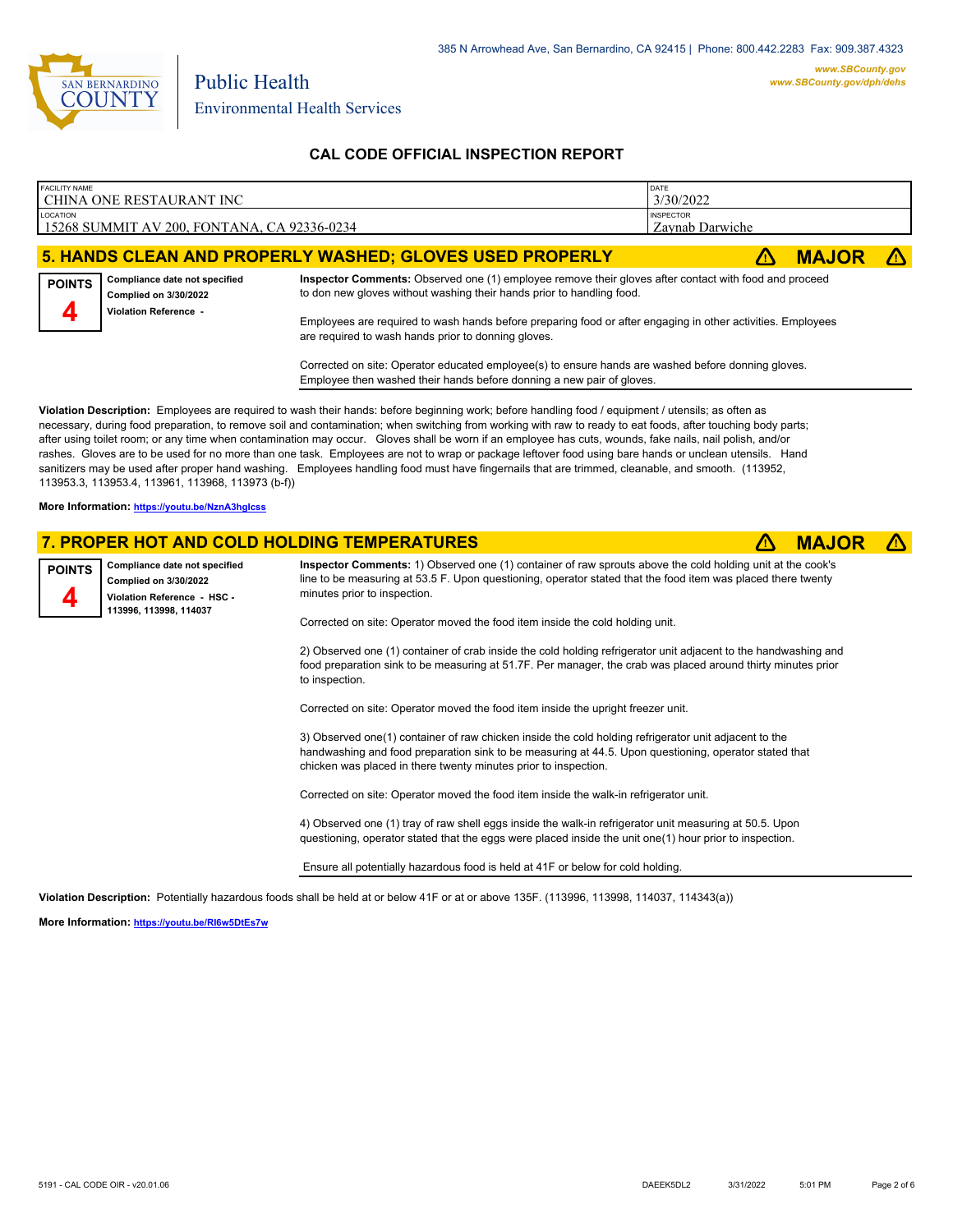

| FACILITY NAME      | l CHINA ONE RESTAURANT INC                                                                                         |                                                                                                                                                                                                                                                                                                                                                                                                                                                                                                                                                                                                    | DATE<br>3/30/2022                   |              |    |
|--------------------|--------------------------------------------------------------------------------------------------------------------|----------------------------------------------------------------------------------------------------------------------------------------------------------------------------------------------------------------------------------------------------------------------------------------------------------------------------------------------------------------------------------------------------------------------------------------------------------------------------------------------------------------------------------------------------------------------------------------------------|-------------------------------------|--------------|----|
| LOCATION           | 15268 SUMMIT AV 200, FONTANA, CA 92336-0234                                                                        |                                                                                                                                                                                                                                                                                                                                                                                                                                                                                                                                                                                                    | <b>INSPECTOR</b><br>Zavnab Darwiche |              |    |
|                    |                                                                                                                    | <b>14. FOOD CONTACT SURFACES: CLEAN AND SANITIZED</b>                                                                                                                                                                                                                                                                                                                                                                                                                                                                                                                                              |                                     | <b>MAJOR</b> | ΔN |
| <b>POINTS</b><br>4 | Compliance date not specified<br>Complied on 3/30/2022<br>Violation Reference - HSC -<br>113984(e), 114097, 114099 | Inspector Comments: Observed employee rinse a utensil with water in the three-compartment sink without<br>sanitizing. Operator had previously used the utensil to cook food.<br>Employee was educated when manually ware washing dishes by the following procedure:<br>1. Wash dishes with minimum 100 degrees F water and soap.<br>2. Rinse dishes with cold clear running water.<br>3. Sanitize dishes with either quaternary ammonia, 200 ppm for one minute or chlorine at 100 ppm for 30<br>seconds.<br>Corrected on site. The employee was instructed to rewash the utensils with sanitizer. |                                     |              |    |

**Violation Description:** All food contact surfaces of utensils and equipment shall be clean and sanitized. (113984(e), 114097, 114099.1, 114099.4, 114099.6, 114101 (b-d), 114105, 114109, 114111, 114113, 114115 (a, b, d), 114117, 114125(b), 114135, 114141)

**More Information: <https://youtu.be/Gz6zPqZtv2s>**

# **6. ADEQUATE HANDWASHING FACILITIES SUPPLIED & ACCESSIBLE**

| <b>POINTS</b><br>∽                                                               | Compliance date not specified<br>Not In Compliance | Inspector Comments: 1) Observed employee remove a knife from the magnetic strip above the food<br>preparation sink and proceed to wash the knife inside the handwashing sink. |
|----------------------------------------------------------------------------------|----------------------------------------------------|-------------------------------------------------------------------------------------------------------------------------------------------------------------------------------|
| Violation Reference -<br>Ensure handwashing sinks are used only for handwashing. |                                                    |                                                                                                                                                                               |
|                                                                                  |                                                    | 2) Observed handwashing sink inaccessible, obstructed by a black trashcan stored directly in front of sink.                                                                   |

Ensure that all handwashing sinks remain clean, unobstructed, accessible, and fully stocked with soap and paper towels in dispensers at all times.

**Violation Description:** Handwashing soap and towels or drying device shall be provided in dispensers; dispensers shall be maintained in good repair. (113953.2) Adequate facilities shall be provided for hand washing. (113953, 113953.1, 114067(f)). Handwashing sink is not separated from a warewashing sink by a 6 inch high metal splashguard or 24 inch separation. (113953) Handwashing sinks shall not be obstructed, inaccessible, used improperly or kept unclean. (113953.1)

# **21. HOT AND COLD WATER AVAILABLE**

| POINTS Compliance date not specified                  | Inspector Comments: Observed the hot water valve shut off at the food preparation sink.                     |
|-------------------------------------------------------|-------------------------------------------------------------------------------------------------------------|
| <b>Complied on 3/30/2022</b>                          |                                                                                                             |
| Violation Reference - HSC -<br>113953(c), 114099.2(b) | Ensure that hot water is available at a minimum temperature of at least 120 F at the food preparation sink. |
|                                                       | Corrected on site: Hot water was restored by opening the hot water valves and measured to 120F and above.   |

**Violation Description:** An adequate, protected, pressurized, potable supply of hot water and cold water shall be provided at all times. (113953(c), 114099.2(b) 114101(a), 114189, 114192, 114192.1, 114195)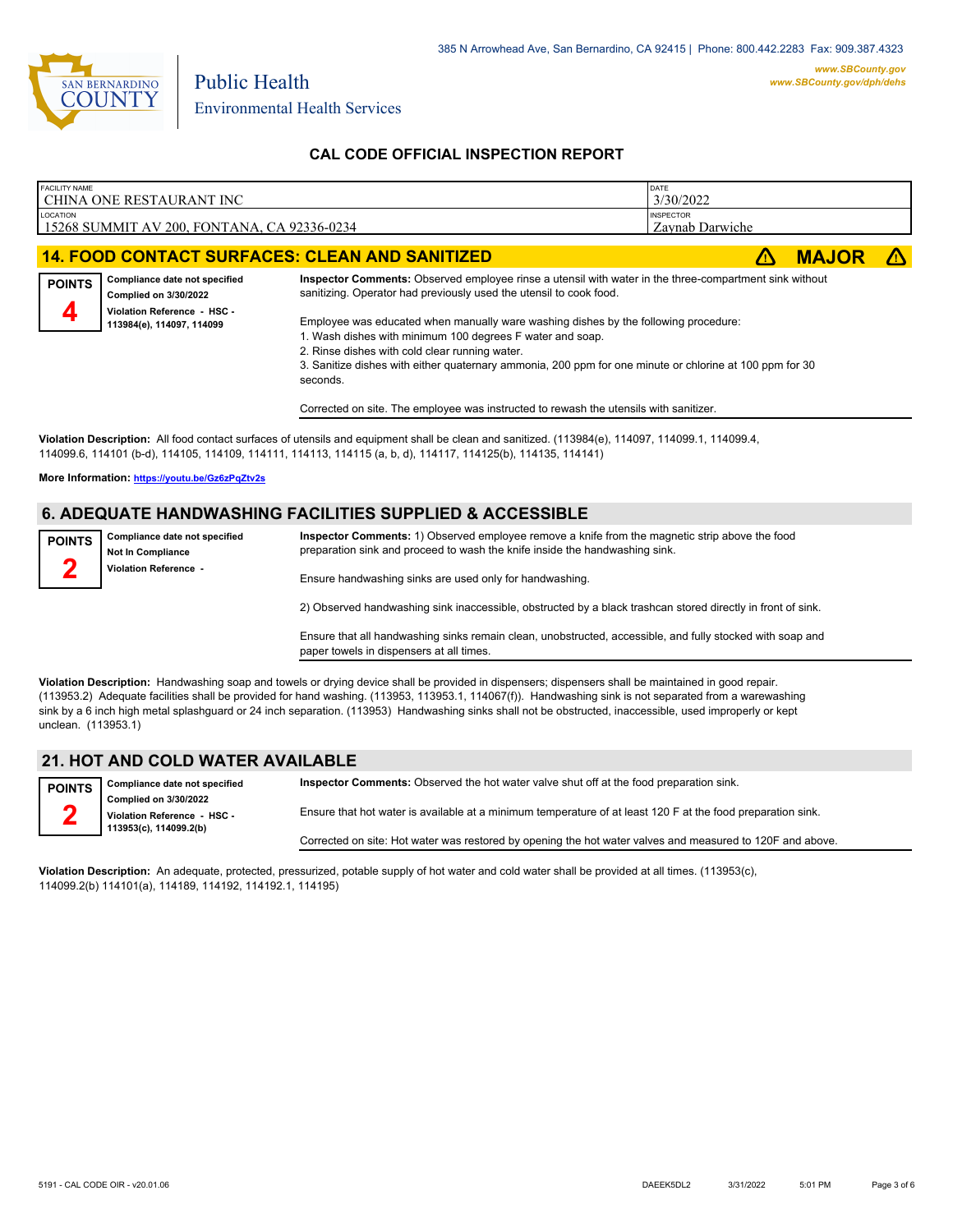

| <b>FACILITY NAME</b>                                             | DATE                                |
|------------------------------------------------------------------|-------------------------------------|
| CHINA ONE RESTAURANT INC                                         | 3/30/2022                           |
| <b>LOCATION</b><br>  15268 SUMMIT AV 200, FONTANA, CA 92336-0234 | <b>INSPECTOR</b><br>Zavnab Darwiche |
|                                                                  |                                     |

# **26. APPROVED THAWING METHODS USED, FROZEN FOOD**

**Compliance date not specified Complied on 3/30/2022 Violation Reference - HSC - 114018, 114020, 114020.1 POINTS 1**

**Inspector Comments:** Observed approximately six(6) pounds of raw shrimp sitting in standing water in the food preparation sink. Measured the temperature of the raw shrimp to be at 63F. Upon questioning, operator stated that the raw shrimp was placed in there approximately two(2) hours prior to inspection.

Ensure foods are thawed via the following methods:

- -under refrigeration
- completely submerged in cold (no higher than 70F) running water for less than 2 hours
- in microwave
- during the cooking process.

Corrected on site: Operator moved the raw shrimp inside the walk-in refrigerator unit.

**Violation Description:** Food shall be thawed under refrigeration; completely submerged under cold running water (less than 70F) of sufficient velocity to flush loose particles for less than 2 hours; in microwave oven; or during the cooking process. (114018, 114020, 114020.1)

#### **More Information: <https://youtu.be/WH7bgFX-T5M>**

**Compliance date not specified Not In Compliance Violation Reference - HSC - 114047, 114049, 114051**

### **27. FOOD SEPARATED AND PROTECTED**

**Compliance date not specified Not In Compliance Violation Reference - HSC - 113984 (a, b, c, d, f) POINTS 1**

**Inspector Comments:** Observed several raw food items stored above ready to eat foods in walk-in cooler and cold reach in unit across the preparation table. No active contamination observed.

Store all raw foods beneath all ready to eat foods to avoid possible cross contamination.

**Violation Description:** All food shall be separated and protected from contamination. (113984 (a, b, c, d, f), 113986, 114060, 114067(a, d, e, j), 114069(a, b), 114077, 114089.1 (c), 114143 (c)) All food shall be stored, prepared, displayed or held so that it is protected from contamination.

### **30. FOOD STORAGE; FOOD STORAGE CONTAINERS IDENTIFIED**

**POINTS 1**

**Inspector Comments:** Above walk-in cooler, observed the following items stored in storage space: - Several containers of sauces including soy sauce, beef and broccoli sauce

- Bag of rice
- Containers of chili
- Open food containers

Facility may store sealed containers/boxes of single use items only. Food items shall not be stored in space above walk-in cooler.

Instructed manager to remove food items and discontinue storing food items and items that are not properly sealed in storage space above walk-in cooler.

2) Observed one(1) gallon of soy sauce and one(1) gallon of cooking oil stored directly on the floor near the walk-in refrigerator unit.

Ensure that all food and equipment is stored at least 6 inches above floor. All food and food containers shall be stored off the floor on shelving or pallets located within the facility.

**Violation Description:** Food shall be stored in approved containers and labeled as to contents. Food shall be stored at least 6" above the floor on approved shelving in an approved location to prevent possible contamination. (114047, 114049, 114051, 114053, 114055, 114067(h), 14069 (b))

**More Information: [https://youtu.be/km4FCy\\_IQ44](https://youtu.be/km4FCy_IQ44)**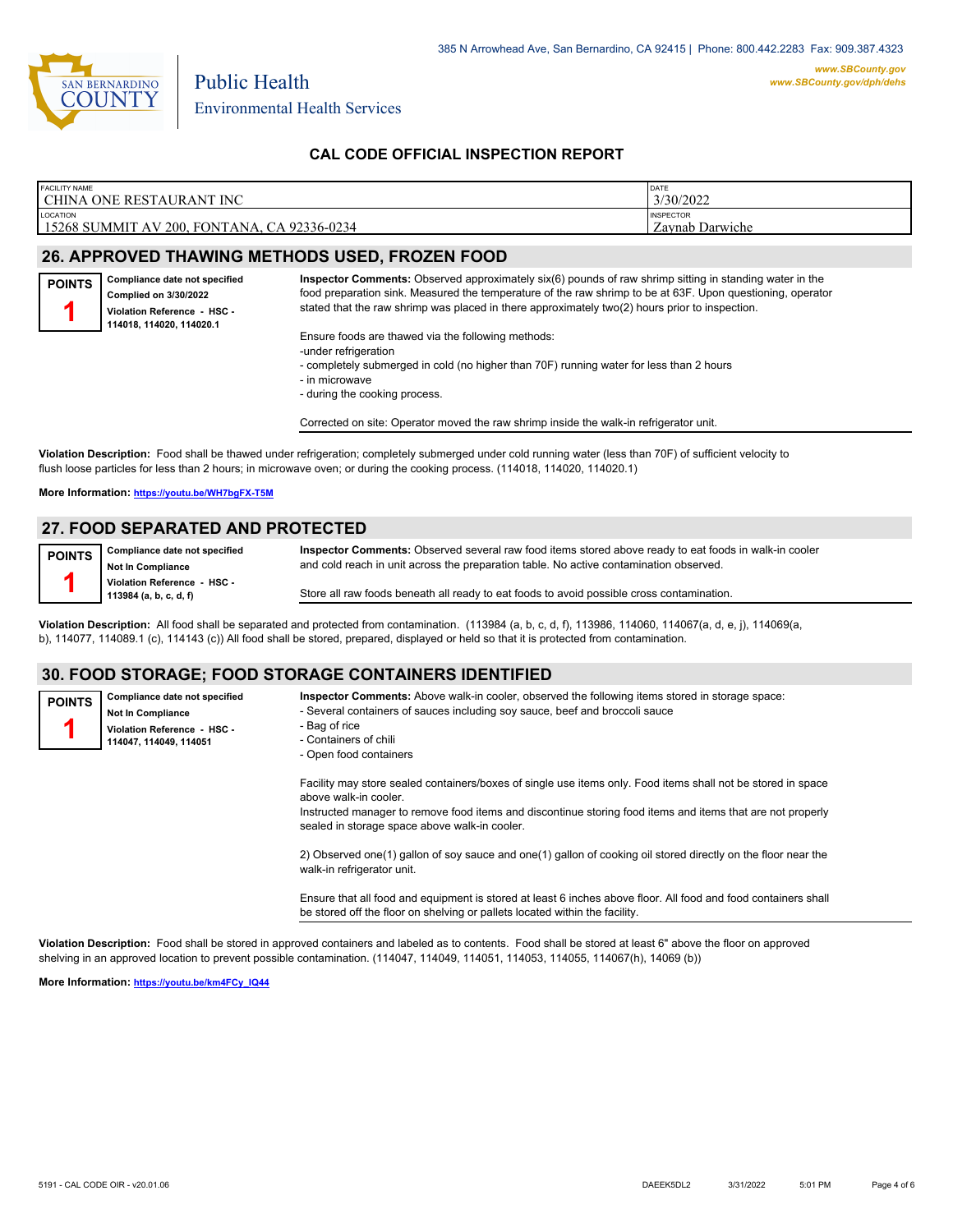

| <b>FACILITY NAME</b>                                         | DATE                                |
|--------------------------------------------------------------|-------------------------------------|
| CHINA ONE RESTAURANT INC                                     | 3/30/2022                           |
| LOCATION<br>15268 SUMMIT AV 200.<br>, FONTANA, CA 92336-0234 | <b>INSPECTOR</b><br>Zavnab Darwiche |

# **41. PLUMBING; PROPER BACKFLOW DEVICES**

| <b>POINTS</b> | Compliance date not specified<br><b>Not In Compliance</b> | Inspector Comments: 1) Observed missing air gap between the drain pipes of three compartment sink and<br>food preparation sink and the floor sink.                                                                                 |
|---------------|-----------------------------------------------------------|------------------------------------------------------------------------------------------------------------------------------------------------------------------------------------------------------------------------------------|
|               | Violation Reference - HSC -<br>114171, 114189.1           | Ensure all pipes draining into a floor sink have at least a 1-inch air gap.                                                                                                                                                        |
|               |                                                           | 2) Observed the drain pipe under the cook's line to have a plastic wrapped around it draining into the floor<br>sink. Upon questioning, operator stated that the plastic was placed to prevent the water from splashing<br>around. |
|               |                                                           | Ensure all plumbing and plumbing are installed and maintained in compliance with local plumbing ordinance.<br>All pipes shall be kept clean, fully operative, and in good repair.                                                  |

Corrected on site: Operator removed the plastic and the pipe was draining into the sink without overflowing or splashing.

**Violation Description:** The potable water supply shall be protected with a backflow or back siphonage protection device, as required by applicable plumbing codes. (114192) All plumbing and plumbing fixtures shall be installed in compliance with local plumbing ordinances, shall be maintained so as to prevent any contamination, and shall be kept clean, fully operative, and in good repair. Any hose used for conveying potable water shall be of approved materials, labeled, properly stored, and used for no other purpose. (114171, 114189.1, 114190, 114193, 114193.1, 114199, 114201, 114269)

#### **IMPORTANT: Risk Based Inspection Frequency**

Food facilities that pose a higher risk level for causing foodborne illness will be subject to an additional inspection, to be billed at the hourly rate as provided in the San Bernardino Count[y Code Schedule of Fees. Facilitie](https://codelibrary.amlegal.com/codes/sanbernardino/latest/sanberncty_ca/0-0-0-122474#JD_16.0213B)s that received one or more of the following will be elevated to a high risk tier:

- A score letter of "C" or lower on one of the last two graded inspections,
- A score letter of "B" on two of the last three graded inspections,
- Repeated "four (4) point violation Risk Factor" (critical violation codes 1-23) on the last two inspections, or
- Four (4) or more critical violations (codes 1-23) noted during an inspection, or
- A permit suspension (closure) on your last graded inspection.

# **Food Establishment Donor Survey**

Will you please take a few moments of your time to co[mplete our Food Establishment Donor Survey?](https://survey123.arcgis.com/share/626bb0fb21674c82832b0c0d557c5e80?field:faid=FA0020786&field:facility_name=CHINA%20ONE%20RESTAURANT%20INC¢er=34.15,-117.47&field:phone=9094636260) The purpose of this survey is to learn about current food recovery and food waste reduction efforts and struggles throughout San Bernardino County.

The feedback from the survey will help us identify barriers and opportunities, and connect you with nearby charitable feeding organizations so you can donate your surplus food. Once you complete the survey, you can view your entry and connect with other donor food establishments and charitable feeding organizations in the fol[lowing Live Web Map.](https://arcg.is/WvjGb)

#### **Overall Inspection Comments**